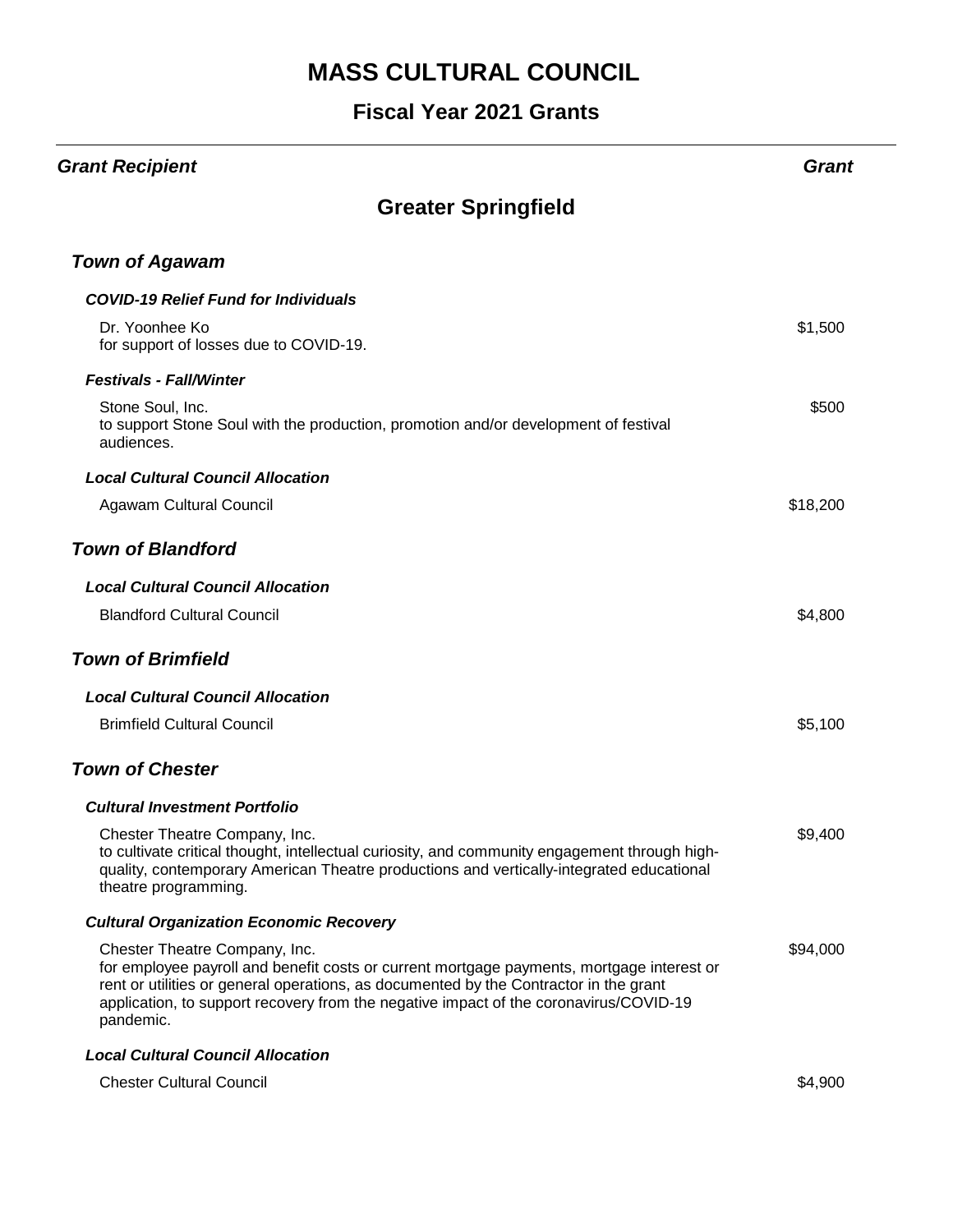| <b>Grant Recipient</b>                                                                                                                                                                                                                                                                     | <b>Grant</b> |
|--------------------------------------------------------------------------------------------------------------------------------------------------------------------------------------------------------------------------------------------------------------------------------------------|--------------|
| <b>City of Chicopee</b>                                                                                                                                                                                                                                                                    |              |
| <b>COVID-19 Relief Fund for Individuals</b>                                                                                                                                                                                                                                                |              |
| MaKenzie EF Carvalho<br>for support of losses due to COVID-19.                                                                                                                                                                                                                             | \$1,500      |
| Johnny Miranda<br>for support of losses due to COVID-19.                                                                                                                                                                                                                                   | \$1,500      |
| Rebecca Morgan<br>for support of losses due to COVID-19.                                                                                                                                                                                                                                   | \$1,500      |
| <b>Frank Serafino</b><br>for support of losses due to COVID-19.                                                                                                                                                                                                                            | \$1,500      |
| <b>Cultural Organization Economic Recovery</b>                                                                                                                                                                                                                                             |              |
| Polish Center of Discovery and Learning<br>for current mortgage payments, mortgage interest or rent or utilities or general operations,<br>as documented by the Contractor in the grant application, to support recovery from the<br>negative impact of the coronavirus/COVID-19 pandemic. | \$10,000     |
| <b>Local Cultural Council Allocation</b>                                                                                                                                                                                                                                                   |              |
| <b>Chicopee Cultural Council</b>                                                                                                                                                                                                                                                           | \$52,300     |
| <b>Town of East Longmeadow</b>                                                                                                                                                                                                                                                             |              |
| <b>Local Cultural Council Allocation</b>                                                                                                                                                                                                                                                   |              |
| East Longmeadow Cultural Council                                                                                                                                                                                                                                                           | \$8,200      |
| <b>Town of Granville</b>                                                                                                                                                                                                                                                                   |              |
| <b>Local Cultural Council Allocation</b>                                                                                                                                                                                                                                                   |              |
| <b>Granville Cultural Council</b>                                                                                                                                                                                                                                                          | \$4,800      |
| <b>Town of Hampden</b>                                                                                                                                                                                                                                                                     |              |
| <b>Local Cultural Council Allocation</b>                                                                                                                                                                                                                                                   |              |
| Hampden Cultural Council                                                                                                                                                                                                                                                                   | \$5,600      |
| <b>Town of Holland</b>                                                                                                                                                                                                                                                                     |              |
| <b>Local Cultural Council Allocation</b>                                                                                                                                                                                                                                                   |              |
| <b>Holland Cultural Council</b>                                                                                                                                                                                                                                                            | \$4,900      |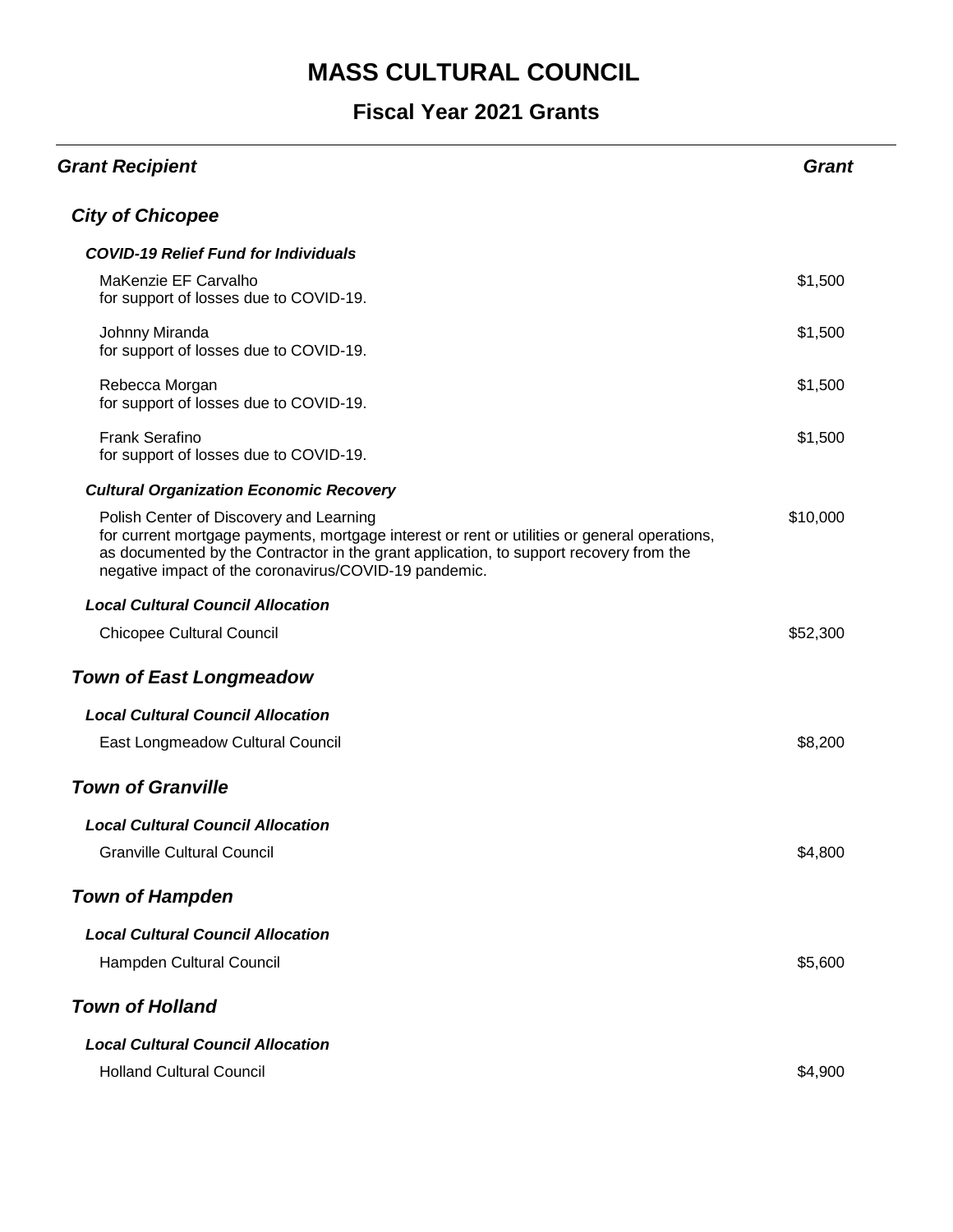| <b>Grant Recipient</b>                                                                                                                                                                                                                                                                      | <b>Grant</b> |
|---------------------------------------------------------------------------------------------------------------------------------------------------------------------------------------------------------------------------------------------------------------------------------------------|--------------|
| <b>City of Holyoke</b>                                                                                                                                                                                                                                                                      |              |
| <b>Artist Fellowship</b>                                                                                                                                                                                                                                                                    |              |
| Daphne Board<br>for artistic professional development.                                                                                                                                                                                                                                      | \$15,000     |
| <b>COVID-19 Relief Fund for Individuals</b>                                                                                                                                                                                                                                                 |              |
| Diana R. Alvarez<br>for support of losses due to COVID-19.                                                                                                                                                                                                                                  | \$1,500      |
| Daniel A. Battat<br>for support of losses due to COVID-19.                                                                                                                                                                                                                                  | \$1,500      |
| Rebecca Hartka<br>for support of losses due to COVID-19.                                                                                                                                                                                                                                    | \$1,500      |
| Irene V. Shaikly<br>for support of losses due to COVID-19.                                                                                                                                                                                                                                  | \$1,500      |
| <b>Cultural Investment Portfolio</b>                                                                                                                                                                                                                                                        |              |
| The Care Center<br>to motivate teens, particularly pregnant and parenting teens, to reach their academic goals<br>and achieve self-sufficiency through an educationally-enhanced program that focuses on<br>the arts, humanities, and sciences.                                             | \$21,100     |
| <b>Enchanted Circle Theater</b><br>to integrate theater arts with academic and social curricula to improve academic<br>achievement and support the development of social and emotional health.                                                                                              | \$10,400     |
| LightHouse Holyoke<br>to support the LightHouse Art Show, an outdoor pop up art show for young people to show<br>and sell their art in Holyoke.                                                                                                                                             | \$2,500      |
| Massachusetts Intl. Festival of the Arts<br>to support MIFA's current season highlighting international and national and local artists in<br>the performing, visual and literary arts including community collaborations and educational<br>programming.                                    | \$7,300      |
| <b>Cultural Organization Economic Recovery</b>                                                                                                                                                                                                                                              |              |
| Massachusetts Intl. Festival of the Arts<br>for current mortgage payments, mortgage interest or rent or utilities or general operations,<br>as documented by the Contractor in the grant application, to support recovery from the<br>negative impact of the coronavirus/COVID-19 pandemic. | \$21,000     |
| <b>CultureRx</b>                                                                                                                                                                                                                                                                            |              |
| <b>Enchanted Circle Theater</b><br>to increase the connectedness of the arts, social services, and healthcare by offering the<br>option of social prescription/referral to patients and connecting them to cultural partners.                                                               | \$9,000      |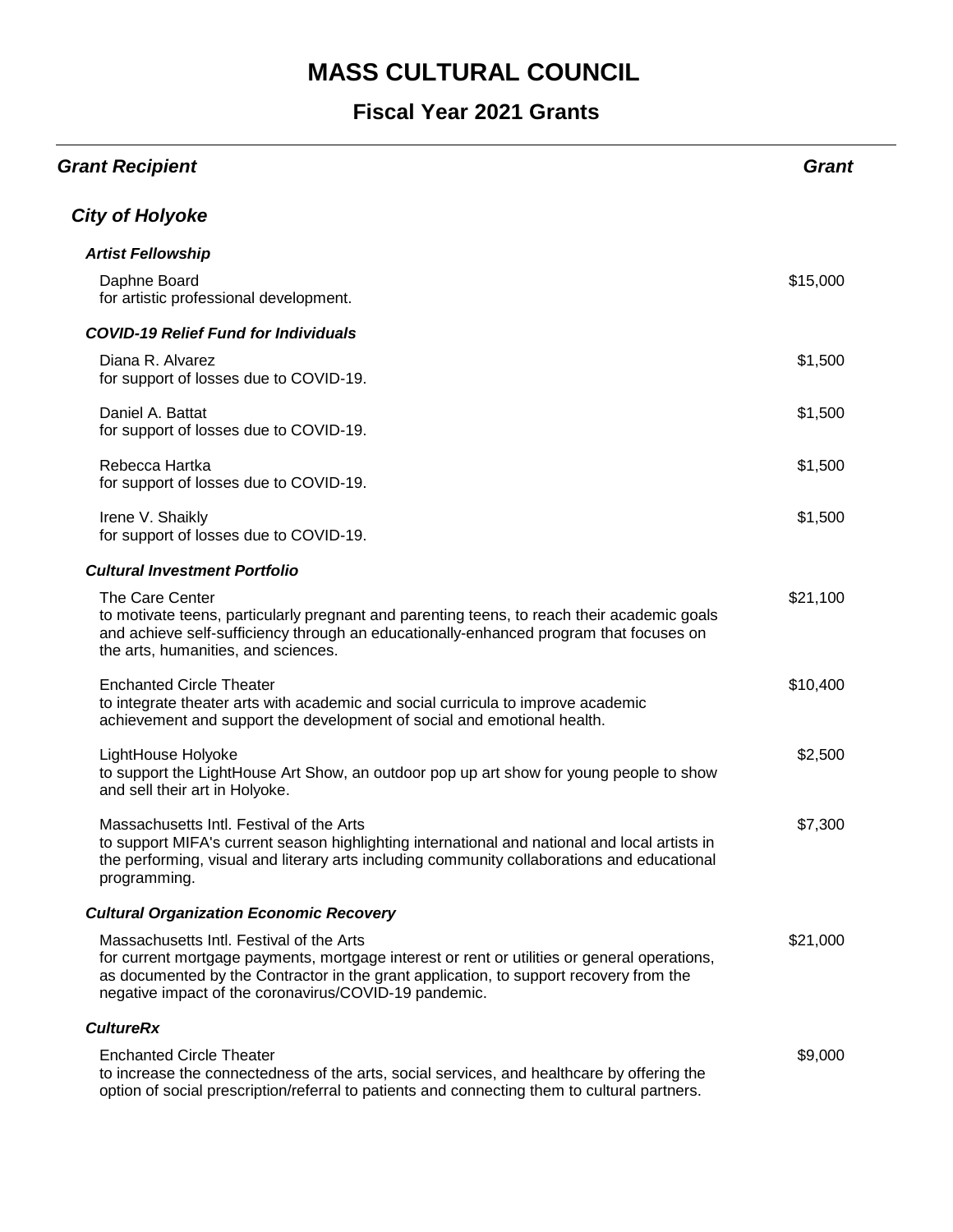| <b>Grant Recipient</b>                                                                                                                                                                                                                                                   | <b>Grant</b> |
|--------------------------------------------------------------------------------------------------------------------------------------------------------------------------------------------------------------------------------------------------------------------------|--------------|
| <b>Local Cultural Council Allocation</b>                                                                                                                                                                                                                                 |              |
| Holyoke Local Cultural Council                                                                                                                                                                                                                                           | \$49,100     |
| <b>STARS Residency</b>                                                                                                                                                                                                                                                   |              |
| LightHouse Holyoke<br>for a fully in-person school residency with Dan Battat to introduce and develop skills in<br>handheld glass lampwork.                                                                                                                              | \$4,650      |
| <b>YouthReach</b>                                                                                                                                                                                                                                                        |              |
| The Care Center<br>to increase students' awareness and love of language and poetry; to inspire students to<br>express themselves through poetry; and to present contemporary poetry to the public<br>through instruction, student poetry anthology, and public readings. | \$20,000     |
| <b>Enchanted Circle Theater</b><br>to perform "Sharing Our Truth," an abbreviated performance of the Youth Truth script to<br>spread awareness of teens experiencing out of home care and teach peers how to support<br>these students.                                  | \$20,000     |
| <b>Town of Longmeadow</b>                                                                                                                                                                                                                                                |              |
| <b>Cultural Organization Economic Recovery</b>                                                                                                                                                                                                                           |              |
| <b>Longmeadow Historical Society</b><br>for utilities or general operations, as documented by the Contractor in the grant application,<br>to support recovery from the negative impact of the coronavirus/COVID-19 pandemic.                                             | \$3,000      |
| <b>Local Cultural Council Allocation</b>                                                                                                                                                                                                                                 |              |
| Longmeadow Cultural Council                                                                                                                                                                                                                                              | \$7,600      |
| <b>Town of Ludlow</b>                                                                                                                                                                                                                                                    |              |
| <b>COVID-19 Relief Fund for Individuals</b>                                                                                                                                                                                                                              |              |
| Lindsey Topham<br>for support of losses due to COVID-19.                                                                                                                                                                                                                 | \$1,500      |
| <b>Local Cultural Council Allocation</b>                                                                                                                                                                                                                                 |              |
| <b>Ludlow Cultural Council</b>                                                                                                                                                                                                                                           | \$14,900     |
| <b>STARS Residency</b>                                                                                                                                                                                                                                                   |              |
| Paul R. Baird Middle School<br>for a fully remote school residency with Community Music School of Springfield in ensemble<br>music making.                                                                                                                               | \$5,000      |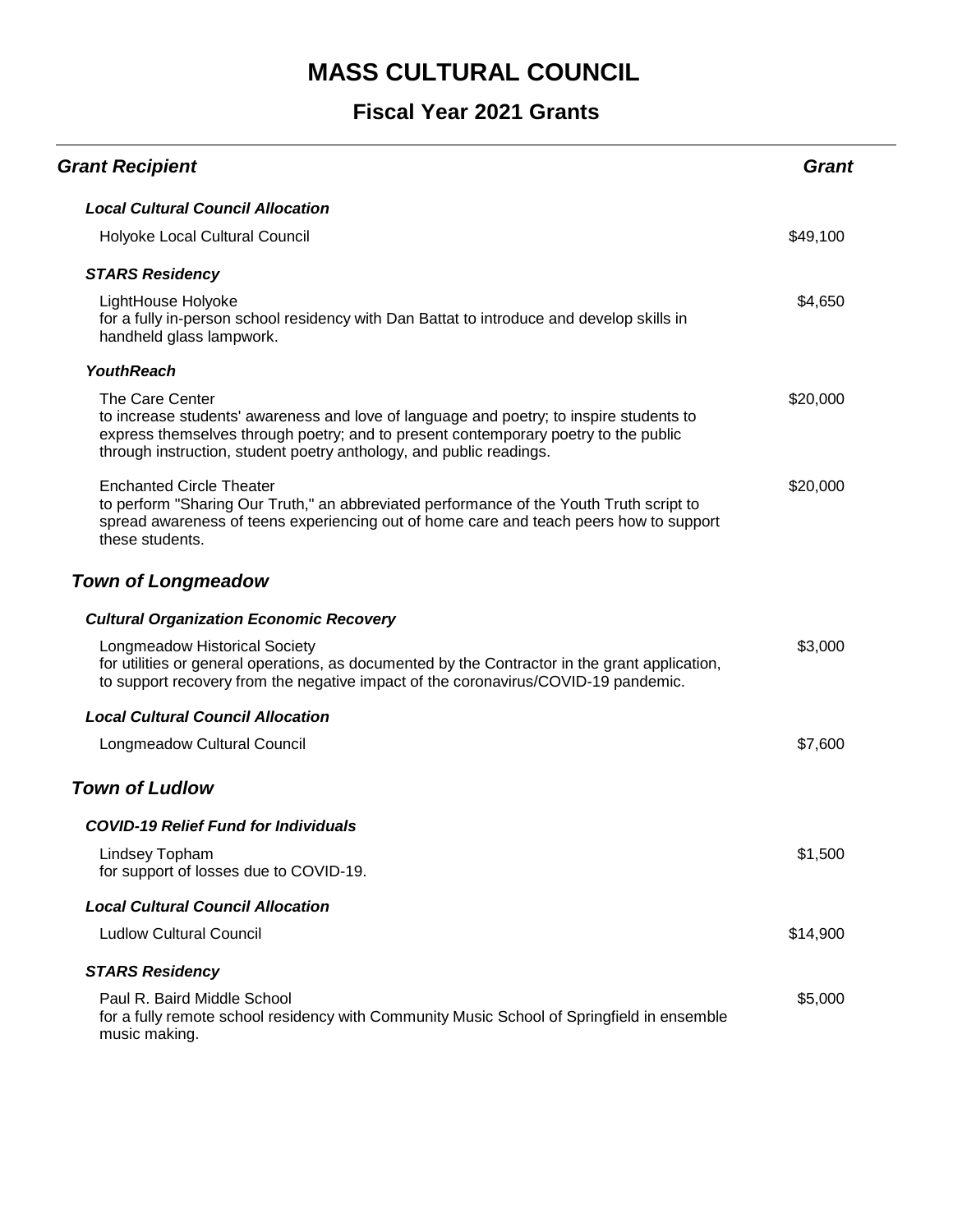| <b>Grant Recipient</b>                                                                                                                                                                                    | Grant    |
|-----------------------------------------------------------------------------------------------------------------------------------------------------------------------------------------------------------|----------|
| <b>Town of Monson</b>                                                                                                                                                                                     |          |
| <b>COVID-19 Relief Fund for Individuals</b>                                                                                                                                                               |          |
| Erin L Wallace<br>for support of losses due to COVID-19.                                                                                                                                                  | \$1,500  |
| <b>Cultural Investment Portfolio</b>                                                                                                                                                                      |          |
| Monson Against Violence Everywhere<br>to support producing weekly art classes and art exhibits (6 sessions of 6 weeks each) for<br>three subgroups: low-income families, children (k-5th) and (6th-12th). | \$2,500  |
| <b>Local Cultural Council Allocation</b>                                                                                                                                                                  |          |
| <b>Monson Cultural Council</b>                                                                                                                                                                            | \$7,000  |
| <b>Town of Montgomery</b>                                                                                                                                                                                 |          |
| <b>Local Cultural Council Allocation</b>                                                                                                                                                                  |          |
| <b>Montgomery Cultural Council</b>                                                                                                                                                                        | \$4,800  |
| <b>Town of Palmer</b>                                                                                                                                                                                     |          |
| <b>Local Cultural Council Allocation</b>                                                                                                                                                                  |          |
| <b>Palmer Cultural Council</b>                                                                                                                                                                            | \$10,200 |
| <b>Town of Russell</b>                                                                                                                                                                                    |          |
| <b>Local Cultural Council Allocation</b>                                                                                                                                                                  |          |
| <b>Russell Cultural Council</b>                                                                                                                                                                           | \$4,900  |
| <b>Town of Southwick</b>                                                                                                                                                                                  |          |
| <b>Local Cultural Council Allocation</b>                                                                                                                                                                  |          |
| Southwick Cultural Council                                                                                                                                                                                | \$6,800  |
| <b>City of Springfield</b>                                                                                                                                                                                |          |
| <b>COVID-19 Relief Fund for Individuals</b>                                                                                                                                                               |          |
| <b>Tiffany Allecia</b><br>for support of losses due to COVID-19.                                                                                                                                          | \$1,500  |
| <b>Brendaliz Cepeda</b><br>for support of losses due to COVID-19.                                                                                                                                         | \$1,500  |
| <b>Catherine Durso</b><br>for support of losses due to COVID-19.                                                                                                                                          | \$1,500  |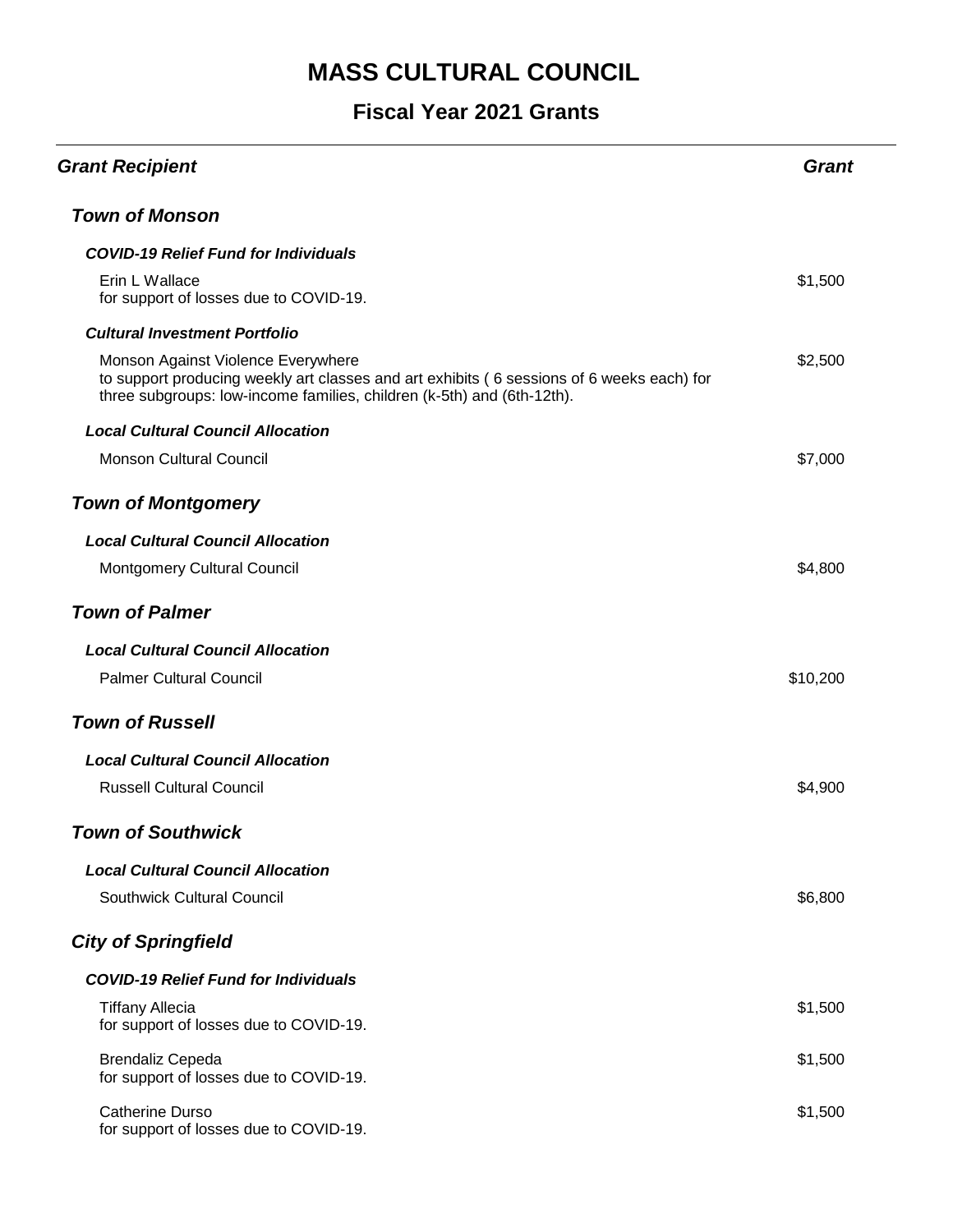| <b>Grant Recipient</b>                                                                                                                                                                                                                 | <b>Grant</b> |
|----------------------------------------------------------------------------------------------------------------------------------------------------------------------------------------------------------------------------------------|--------------|
| Philip Govan<br>for support of losses due to COVID-19.                                                                                                                                                                                 | \$1,500      |
| Shakiela A. Haines<br>for support of losses due to COVID-19.                                                                                                                                                                           | \$1,500      |
| Kenneth D. Harris<br>for support of losses due to COVID-19.                                                                                                                                                                            | \$1,500      |
| Julissa Rodríguez<br>for support of losses due to COVID-19.                                                                                                                                                                            | \$1,500      |
| Jillian B. Rodriguez<br>for support of losses due to COVID-19.                                                                                                                                                                         | \$1,500      |
| <b>Robert Sepheus</b><br>for support of losses due to COVID-19.                                                                                                                                                                        | \$1,500      |
| Gabriela Sepulveda<br>for support of losses due to COVID-19.                                                                                                                                                                           | \$1,500      |
| Devin D. Streeter<br>for support of losses due to COVID-19.                                                                                                                                                                            | \$1,500      |
| Leonard W. Underwood<br>for support of losses due to COVID-19.                                                                                                                                                                         | \$1,500      |
| <b>Cultural Facilities Fund</b>                                                                                                                                                                                                        |              |
| New England Public Media, Inc.<br>to renovate and create a new engagement and education space at NEPM's 44 Hampden<br>St. building, consolidating operations from two locations into one space.                                        | \$200,000    |
| <b>Springfield Museums</b><br>to replace failing mechanical HVAC systems in order to protect significant science and<br>humanities collections.                                                                                        | \$150,000    |
| <b>Cultural Investment Portfolio</b>                                                                                                                                                                                                   |              |
| Art for the Soul Gallery, Inc.<br>to support Creative Quarantine, a project allows 12 BIPOC artists to isolate themselves in a<br>creative environment to focus on creating a body of works without distractions.                      | \$2,500      |
| <b>Community Music School of Springfield</b><br>to provide accessible, high-quality, sequentially-based music training in a context that<br>respects and promotes multiculturalism and diversity in the greater Springfield community. | \$20,800     |
| Drama Studio, Inc.<br>to enrich and validate the adolescent experience in our diverse community via excellence in<br>a conservatory-style acting training program.                                                                     | \$8,400      |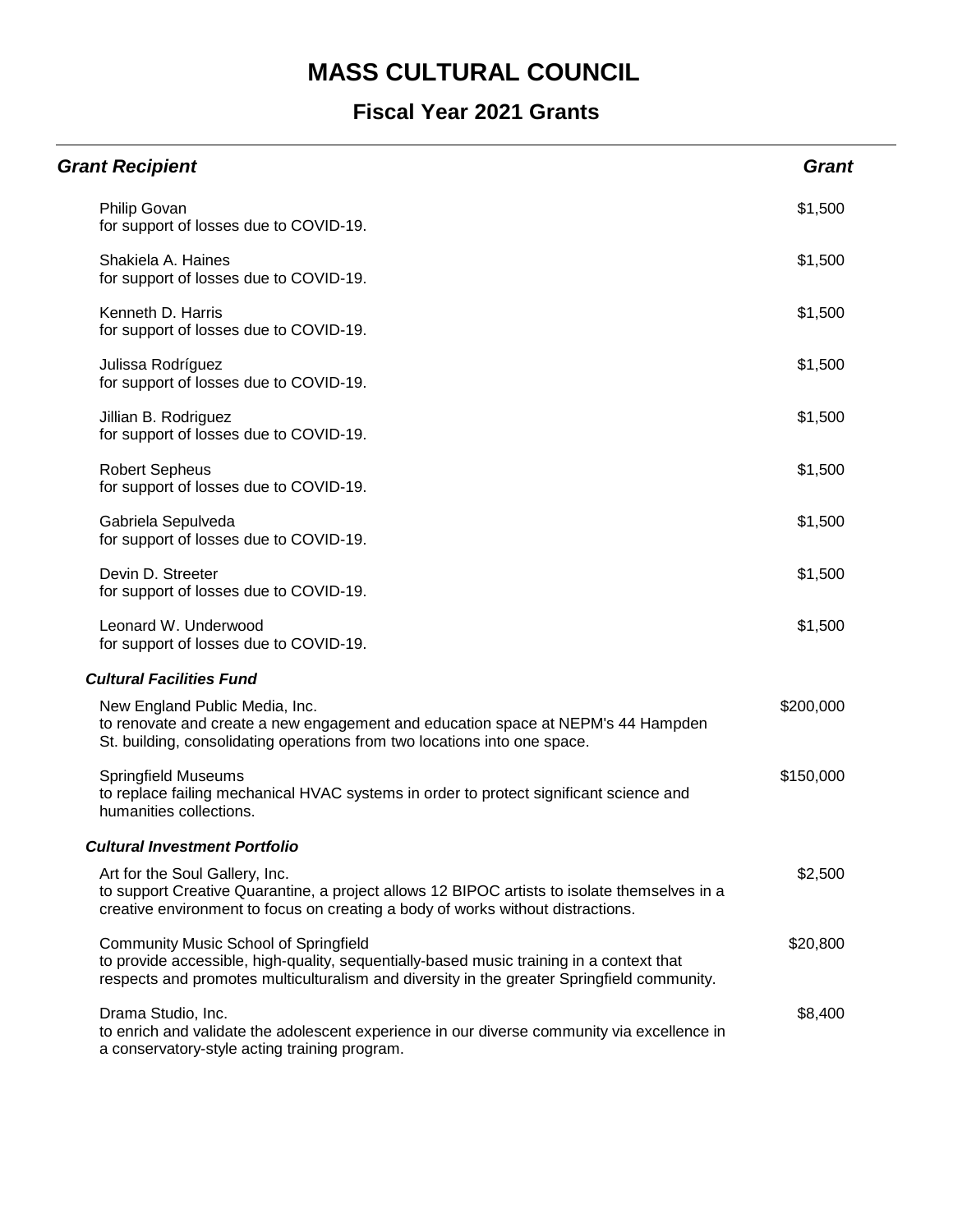| <b>Grant Recipient</b>                                                                                                                                                                                                                                                                                                                                                                                                          | <b>Grant</b> |
|---------------------------------------------------------------------------------------------------------------------------------------------------------------------------------------------------------------------------------------------------------------------------------------------------------------------------------------------------------------------------------------------------------------------------------|--------------|
| Springfield City Library<br>to engage a diverse community and connect them to timely, accessible resources through<br>responsive public service in order to: promote lifelong learning, independence and individual<br>personal achievement for citizens of all ages, and to provide opportunities for community<br>members to challenge and examine their world and to explore the diversity of other worlds<br>and heritages. | \$15,000     |
| Springfield Cultural Partnership, Inc.<br>to bring together artists, institutions and individuals, to create programs that strengthen our<br>community and contribute to Springfield's economic vitality and cultural enrichment.                                                                                                                                                                                               | \$3,500      |
| <b>Springfield Museums</b><br>to stimulate enthusiasm, encourage scholarship and engage diverse audiences by making<br>the collections accessible and promoting their use for educational, recreational and<br>informational purposes.                                                                                                                                                                                          | \$50,400     |
| Springfield Symphony Orchestra<br>to maintain and further develop a professional symphony orchestra that produces musical<br>performances of high artistic quality and that is an integral part of the region; to entertain<br>and educate audiences of all ages; to expand and develop audiences for music; and to<br>sponsor related programs and concerts that enhance the musical life of the region.                       | \$21,800     |
| <b>Cultural Organization Economic Recovery</b>                                                                                                                                                                                                                                                                                                                                                                                  |              |
| Art for the Soul Gallery, Inc.<br>for employee payroll and benefit costs or utilities or interest on other debt obligations, as<br>documented by the Contractor in the grant application, to support recovery from the<br>negative impact of the coronavirus/COVID-19 pandemic.                                                                                                                                                 | \$7,000      |
| <b>Community Music School of Springfield</b><br>for employee payroll and benefit costs, as documented by the Contractor in the grant<br>application, to support recovery from the negative impact of the coronavirus/COVID-19<br>pandemic.                                                                                                                                                                                      | \$100,000    |
| Naismith Basketball Hall of Fame<br>for employee payroll and benefit costs or utilities, as documented by the Contractor in the<br>grant application, to support recovery from the negative impact of the coronavirus/COVID-<br>19 pandemic.                                                                                                                                                                                    | \$53,000     |
| New England Public Media, Inc.<br>for utilities, as documented by the Contractor in the grant application, to support recovery<br>from the negative impact of the coronavirus/COVID-19 pandemic.                                                                                                                                                                                                                                | \$100,000    |
| Springfield Cultural Partnership, Inc.<br>for employee payroll and benefit costs or current mortgage payments, mortgage interest or<br>rent or general operations, as documented by the Contractor in the grant application, to<br>support recovery from the negative impact of the coronavirus/COVID-19 pandemic.                                                                                                              | \$46,000     |
| <b>Springfield Museums</b><br>for employee payroll and benefit costs or current mortgage payments, mortgage interest or<br>rent, as documented by the Contractor in the grant application, to support recovery from the<br>negative impact of the coronavirus/COVID-19 pandemic.                                                                                                                                                | \$100,000    |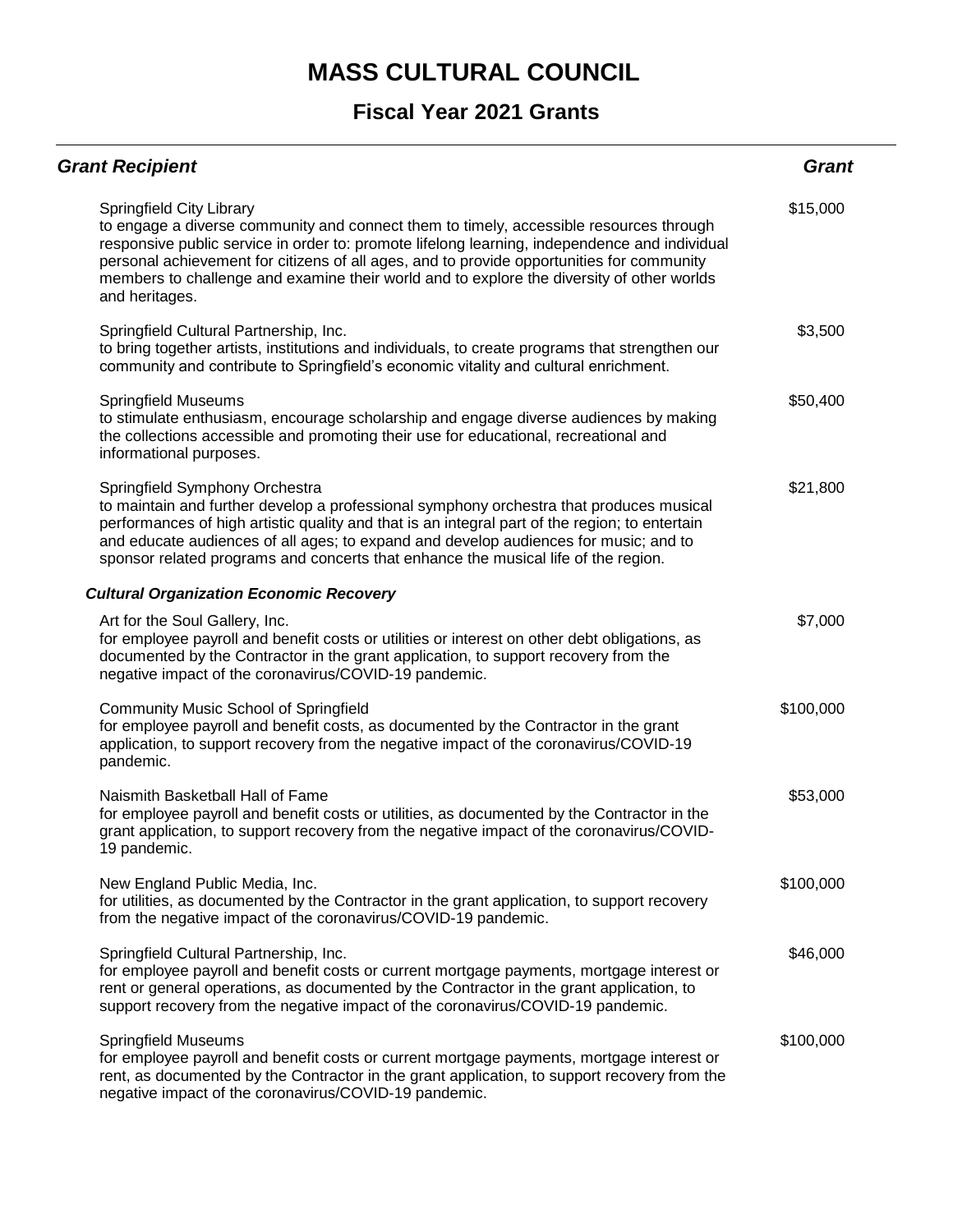| <b>Grant Recipient</b>                                                                                                                                                                                                                                                                            | <b>Grant</b> |
|---------------------------------------------------------------------------------------------------------------------------------------------------------------------------------------------------------------------------------------------------------------------------------------------------|--------------|
| Springfield Public Forum, Inc.<br>for employee payroll and benefit costs or utilities or general operations, as documented by<br>the Contractor in the grant application, to support recovery from the negative impact of the<br>coronavirus/COVID-19 pandemic.                                   | \$30,000     |
| Springfield Symphony Orchestra<br>for employee payroll and benefit costs or current mortgage payments, mortgage interest or<br>rent or utilities, as documented by the Contractor in the grant application, to support<br>recovery from the negative impact of the coronavirus/COVID-19 pandemic. | \$100,000    |
| <b>CultureRx</b>                                                                                                                                                                                                                                                                                  |              |
| <b>Community Music School of Springfield</b><br>to increase the connectedness of the arts, social services, and healthcare by offering the<br>option of social prescription/referral to patients and connecting them to cultural partners.                                                        | \$7,400      |
| <b>Festivals - Fall/Winter</b>                                                                                                                                                                                                                                                                    |              |
| <b>Springfield Museums</b><br>to support Virtual Earth Day Festival and Earth Week programming with the production,<br>promotion and/or development of festival audiences.                                                                                                                        | \$500        |
| <b>Gaming Mitigation</b>                                                                                                                                                                                                                                                                          |              |
| Springfield Symphony Orchestra<br>to mitigate operation of gaming facilities that threaten the sustainability of non-profit and<br>municipal performing arts centers in Massachusetts by providing capital to preserve their<br>ability to compete in an unbalanced marketplace.                  | \$6,693      |
| <b>Local Cultural Council Allocation</b>                                                                                                                                                                                                                                                          |              |
| Springfield Cultural Council                                                                                                                                                                                                                                                                      | \$189,400    |
| <b>Massachusetts Cultural Districts Initiative</b>                                                                                                                                                                                                                                                |              |
| <b>Springfield Central Cultural District</b><br>to create culturally relevant and representative public health messaging to help stop the<br>spread of COVID-19 and increase immunization rates.                                                                                                  | \$7,500      |
| <b>Service Projects</b>                                                                                                                                                                                                                                                                           |              |
| New England Public Media, Inc.<br>to amplify the mission and work of the Commonwealth's cultural sector to radio audiences.                                                                                                                                                                       | \$10,000     |
| <b>STARS Residency</b>                                                                                                                                                                                                                                                                            |              |
| Thomas M. Balliet Elementary School<br>for a fully remote school residency with storyteller Mary Jo Maichack to engage children in<br>folktales through the performing arts.                                                                                                                      | \$5,000      |
| Baystate Academy Charter Public School<br>for a fully remote school residency with Community Music School of Springfield in ensemble<br>music making.                                                                                                                                             | \$5,000      |
| <b>Edward P. Boland Elementary School</b><br>for a fully remote school residency with Community Music School of Springfield in ensemble<br>music making.                                                                                                                                          | \$5,000      |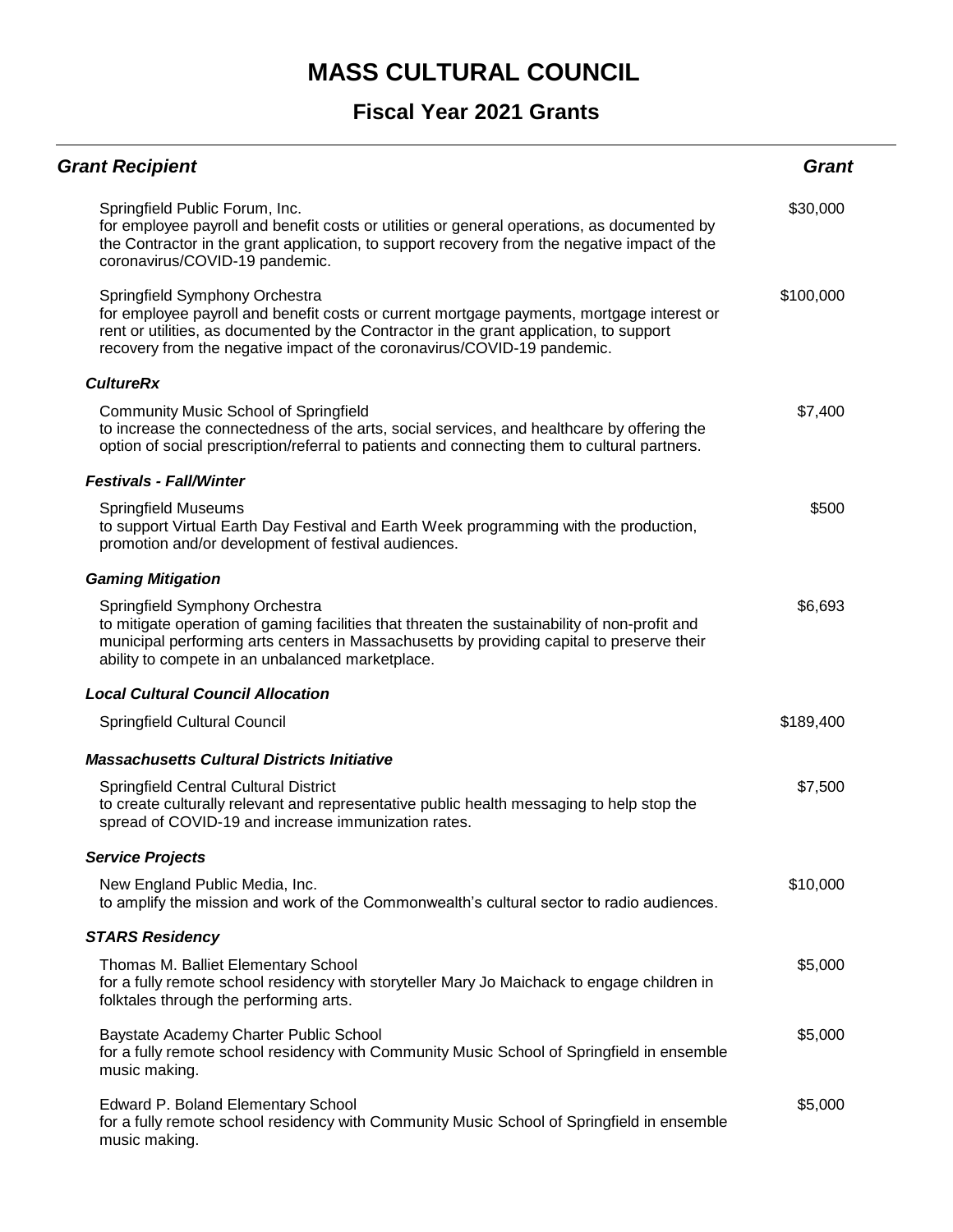| <b>Grant Recipient</b>                                                                                                                                                 | <b>Grant</b> |
|------------------------------------------------------------------------------------------------------------------------------------------------------------------------|--------------|
| <b>Samuel Bowles School</b><br>for a fully remote school residency with Community Music School of Springfield in music for<br>children with special needs.             | \$5,000      |
| Hiram L. Dorman School<br>for a fully remote school residency with Community Music School of Springfield in music for<br>children with special needs.                  | \$5,000      |
| John J. Duggan Middle School<br>for a fully remote school residency with Community Music School of Springfield in ensemble<br>music making.                            | \$5,000      |
| <b>Early Childhood Education Center</b><br>for a fully remote school residency with Community Music School of Springfield in music for<br>children with special needs. | \$5,000      |
| Margaret C. Ells Elementary School<br>for a fully remote school residency with Community Music School of Springfield in music for<br>children with special needs.      | \$5,000      |
| German Gerena Community School<br>for a fully remote school residency with Community Music School of Springfield in ensemble<br>music making.                          | \$5,000      |
| <b>High School of Commerce</b><br>for a fully remote school residency with Community Music School of Springfield in ensemble<br>music making.                          | \$5,000      |
| High School of Science and Technology<br>for a fully remote school residency with Community Music School of Springfield in ensemble<br>music making.                   | \$5,000      |
| Rebecca M. Johnson Elementary School<br>for a fully remote school residency with Community Music School of Springfield in ensemble<br>music making.                    | \$5,000      |
| John F. Kennedy Middle School<br>for a fully remote school residency with Community Music School of Springfield in ensemble<br>music making.                           | \$5,000      |
| M. Marcus Kiley Middle School<br>for a fully remote school residency with Community Music School of Springfield in ensemble<br>music making.                           | \$5,000      |
| Mary M. Lynch School<br>for a fully remote school residency with Community Music School of Springfield in ensemble<br>music making.                                    | \$5,000      |
| Springfield Conservatory of the Arts<br>for a fully remote school residency with Community Music School of Springfield in ensemble<br>music making.                    | \$5,000      |
| Springfield Public Day Middle School<br>for a fully in-person school residency with Aimee Gelinas of Tamarack Hollow in folkloric<br>drum and song.                    | \$2,050      |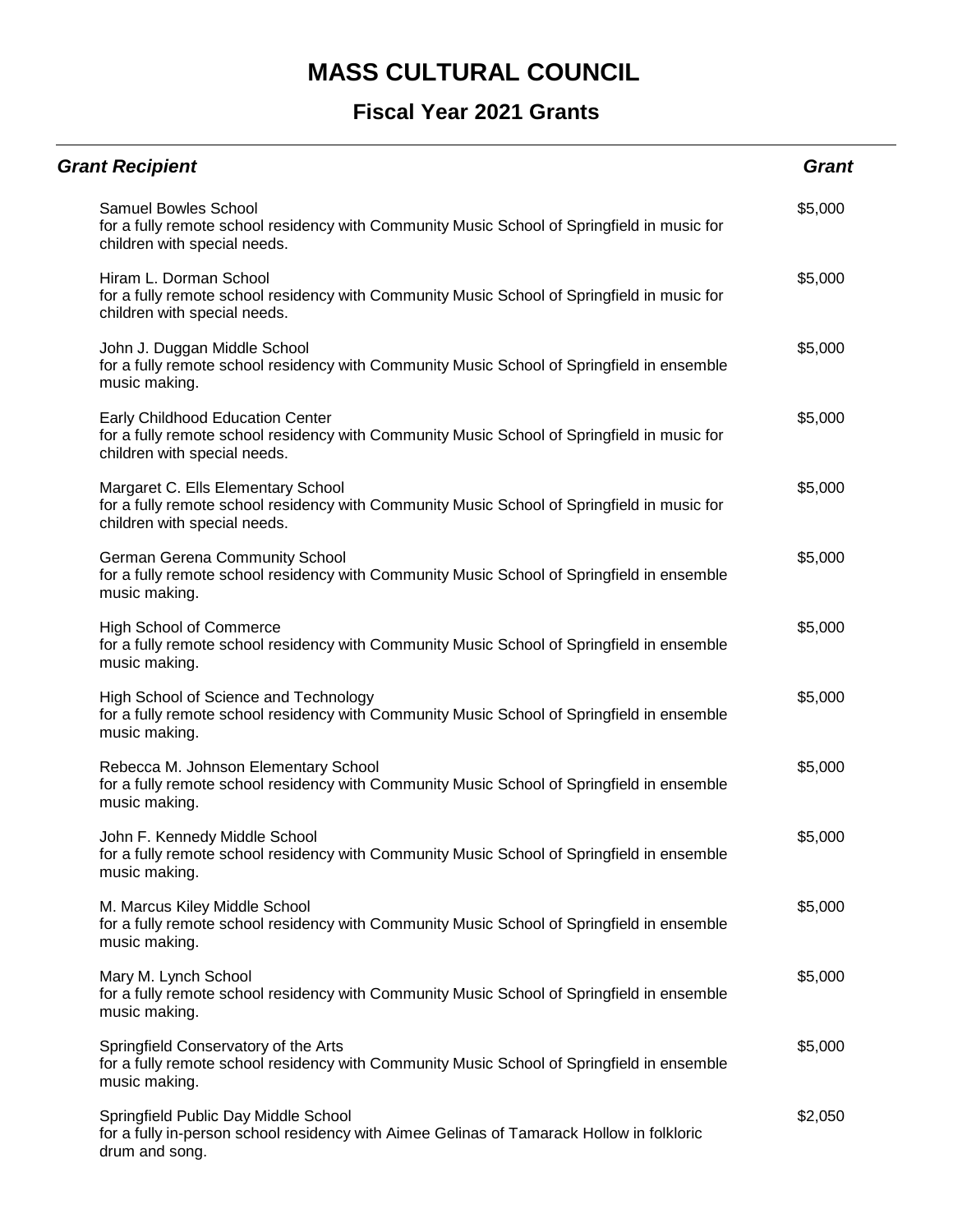#### **Fiscal Year 2021 Grants**

| <b>Grant Recipient</b>                                                                                                                                                                                                                            | <b>Grant</b> |
|---------------------------------------------------------------------------------------------------------------------------------------------------------------------------------------------------------------------------------------------------|--------------|
| The Springfield Renaissance School<br>for a fully remote school residency with Julie Lichtenberg in visual art for ELL students to<br>build community, confidence, and joy.                                                                       | \$3,050      |
| <b>STEM Middle Academy</b><br>for a fully remote school residency with Community Music School of Springfield in ensemble<br>music making.                                                                                                         | \$5,000      |
| Sumner Avenue Elementary School<br>for a fully remote school residency with Community Music School of Springfield in ensemble<br>music making.                                                                                                    | \$5,000      |
| Arthur T. Talmadge School<br>for a fully remote school residency with Community Music School of Springfield in music for<br>children with special needs.                                                                                          | \$5,000      |
| Van Sickle Academy<br>for a fully remote school residency with Community Music School of Springfield in ensemble<br>music making.                                                                                                                 | \$5,000      |
| Mary M. Walsh Elementary School<br>for a fully remote school residency with Community Music School of Springfield in music for<br>children with special needs.                                                                                    | \$5,000      |
| Alfred Zanetti Montessori Magnet School<br>for a fully remote school residency with Community Music School of Springfield in ensemble<br>music making.                                                                                            | \$5,000      |
| <b>Universal Participation</b>                                                                                                                                                                                                                    |              |
| <b>Springfield Museums</b><br>to build the Springfield Museums' capacity to serve blind and low vision visitors through<br>tactile exhibits.                                                                                                      | \$3,000      |
| <b>YouthReach</b>                                                                                                                                                                                                                                 |              |
| <b>Community Music School of Springfield</b><br>for Springfield Public School students to learn to play an instrument and the basics of music<br>literacy, build confidence and artistic identity, and gain skills that apply across disciplines. | \$20,000     |
| New England Public Media, Inc.<br>for youth to learn skills, gain confidence and activate the art of storytelling to connect with<br>others about issues impacting their lives.                                                                   | \$20,000     |
| Springfield Public Schools<br>to advance leadership, pride, self-discipline and creativity of students of the High School of<br>Science and Technology of Springfield through the study and performance of music.                                 | \$20,000     |

#### *Town of Tolland*

#### *Local Cultural Council Allocation*

Tolland Cultural Council \$4,800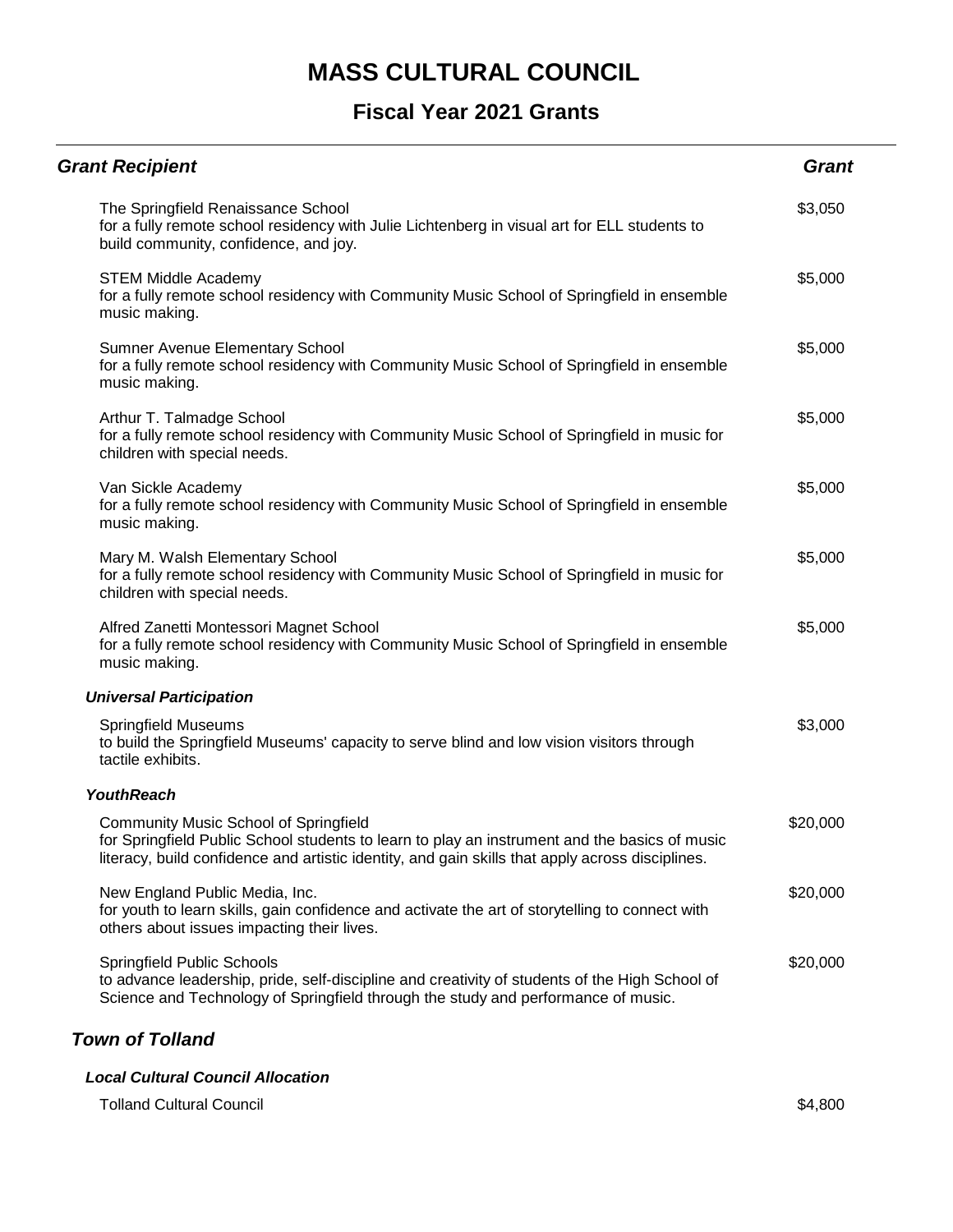| <b>Grant Recipient</b>                                                                                                                                                                                                                                                      | <b>Grant</b> |
|-----------------------------------------------------------------------------------------------------------------------------------------------------------------------------------------------------------------------------------------------------------------------------|--------------|
| <b>Town of Wales</b>                                                                                                                                                                                                                                                        |              |
| <b>Festivals - Fall/Winter</b>                                                                                                                                                                                                                                              |              |
| Town of Wales Olde Home Day Committee<br>to support Town of Wales Olde Home Day with the production, promotion and/or<br>development of festival audiences.                                                                                                                 | \$500        |
| <b>Local Cultural Council Allocation</b>                                                                                                                                                                                                                                    |              |
| <b>Wales Cultural Council</b>                                                                                                                                                                                                                                               | \$4,900      |
| <b>Town of West Springfield</b>                                                                                                                                                                                                                                             |              |
| <b>COVID-19 Relief Fund for Individuals</b>                                                                                                                                                                                                                                 |              |
| John M. Regan<br>for support of losses due to COVID-19.                                                                                                                                                                                                                     | \$1,500      |
| <b>Gaming Mitigation</b>                                                                                                                                                                                                                                                    |              |
| The Theater Project, Inc.<br>to mitigate operation of gaming facilities that threaten the sustainability of non-profit and<br>municipal performing arts centers in Massachusetts by providing capital to preserve their<br>ability to compete in an unbalanced marketplace. | \$3,053      |
| <b>Local Cultural Council Allocation</b>                                                                                                                                                                                                                                    |              |
| West Springfield Arts Council                                                                                                                                                                                                                                               | \$18,600     |
| <b>City of Westfield</b>                                                                                                                                                                                                                                                    |              |
| <b>Artist Fellowship</b>                                                                                                                                                                                                                                                    |              |
| <b>Tara Conant</b><br>for artistic professional development.                                                                                                                                                                                                                | \$15,000     |
| <b>COVID-19 Relief Fund for Individuals</b>                                                                                                                                                                                                                                 |              |
| <b>Tara Conant</b><br>for support of losses due to COVID-19.                                                                                                                                                                                                                | \$1,500      |
| Steven I. Henderson<br>for support of losses due to COVID-19.                                                                                                                                                                                                               | \$1,500      |
| <b>Isabel Marcheselli</b><br>for support of losses due to COVID-19.                                                                                                                                                                                                         | \$1,500      |
| <b>Cultural Investment Portfolio</b>                                                                                                                                                                                                                                        |              |
| Boys & Girls Club of Greater Westfield<br>to support a socially distanced project for the community "Saturday Night Wheels and Reels"                                                                                                                                       | \$2,500      |
| Young Singers of Greater Westfield<br>to rehearse and prepare an annual youth choral concert season consisting of fall and spring<br>semesters with culminating public concerts.                                                                                            | \$1,000      |